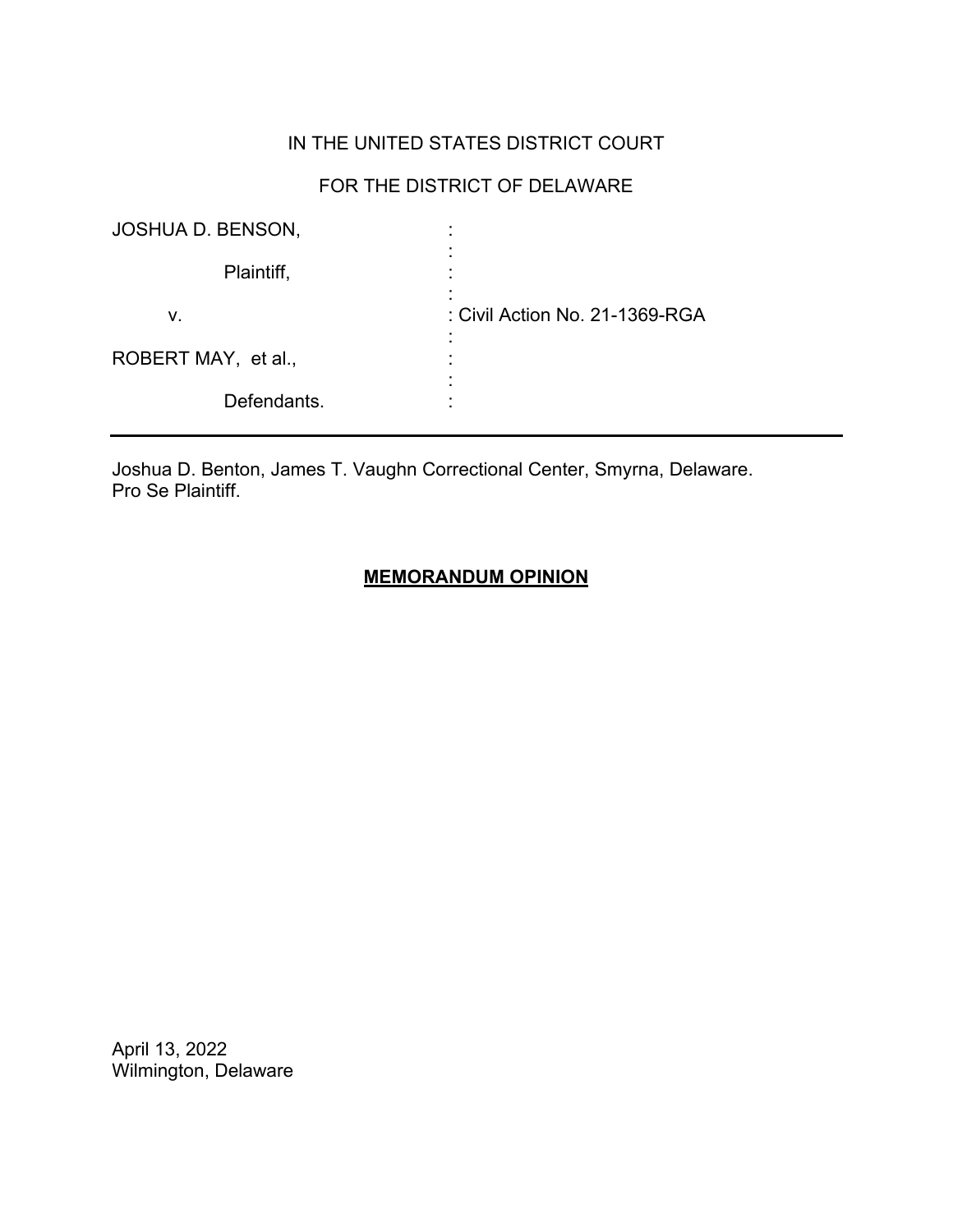### /s/ Richard G. Andrews **ANDREWS, U.S. District Judge:**

Plaintiff Joshua D. Benson, an inmate at James T. Vaughn Correctional Center in Smyrna, Delaware, filed this action pursuant to 42 U.S.C. § 1983. (D.I. 2). Plaintiff appears *pro se* and has been granted leave to proceed *in forma pauperis.* (D.I. 5). The Court proceeds to screen the Complaint pursuant to 28 U.S.C. §§ 1915(e)(2)(B) and 1915A(a).

#### **BACKGROUND**

The following facts are taken from the Complaint and assumed to be true for purposes of screening the Complaint. *See Umland v. PLANCO Fin. Servs., Inc.*, 542 F.3d 59, 64 (3d Cir. 2008). Plaintiff alleges violations of the Fifth, Eighth, and Fourteenth Amendment to the United States Constitution when several institutional "false charges" were filed against him including one on February 22, 2021 for promoting prison contraband. (D.I. 2 at 5, 6), Named Defendants are Warden Robert May, Deputy Warden Phillip Parker, Hearing Officer Robert Heishman, and Internal Affairs Officer Orlando DeJesus. DeJesus and Heishman investigated the matter, and Plaintiff alleges that a fellow inmate told them that Plaintiff had no involvement. (*Id.* at 6-8, 7). Plaintiff also alleges that there was no physical evidence. (*Id.* at 6, 8, 9). Following a hearing, Plaintiff was found guilty. (*Id*. at 6, 8). Plaintiff alleges that Heishman did not conduct a fair and impartial hearing. (*Id*. at 9). Heishman recommended stripping Plaintiff of 90 days earned good-time credits. (*Id*.). Parker concurred with the recommendation. (*Id*. at 10). On February 26, 2021, Mays sent correspondence to the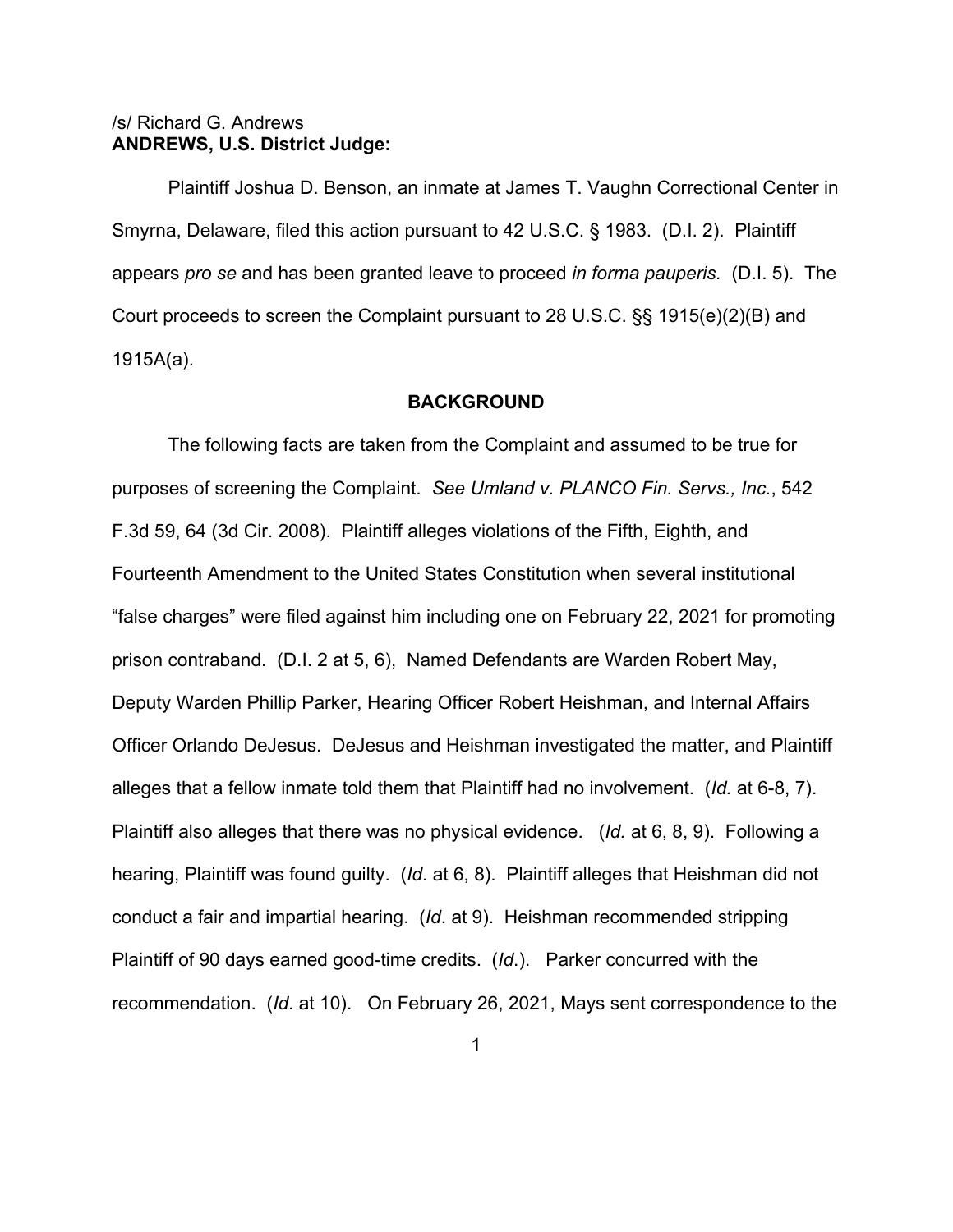Board of Parole and Central Record "insinuating" that Plaintiff was a "prison contraband promoter" when there was no illegal contraband to support the allegations. (*Id*.).

Plaintiff seeks injunctive relief as well as compensatory and punitive damages. (*Id.* at 12).

### **SCREENING OF COMPLAINT**

A federal court may properly dismiss an action *sua sponte* under the screening provisions of 28 U.S.C. § 1915(e)(2)(B) and § 1915A(b) if "the action is frivolous or malicious, fails to state a claim upon which relief may be granted, or seeks monetary relief from a defendant who is immune from such relief." *Ball v. Famiglio*, 726 F.3d 448, 452 (3d Cir. 2013). *See also* 28 U.S.C. § 1915(e)(2) (*in forma pauperis* actions); 28 U.S.C. § 1915A (actions in which prisoner seeks redress from a governmental defendant). The Court must accept all factual allegations in a complaint as true and take them in the light most favorable to a *pro se* plaintiff. *Phillips v. County of Allegheny*, 515 F.3d 224, 229 (3d Cir. 2008); *Erickson v. Pardus*, 551 U.S. 89, 93 (2007). Because Plaintiff proceeds *pro se*, his pleading is liberally construed and his Complaint, "however inartfully pleaded, must be held to less stringent standards than formal pleadings drafted by lawyers." *Erickson v. Pardus*, 551 U.S. at 94.

A complaint is not automatically frivolous because it fails to state a claim. *See Dooley v. Wetzel*, 957 F.3d. 366, 374 (3d Cir. 2020). "Rather, a claim is frivolous only where it depends 'on an "indisputably meritless legal theory" or a "clearly baseless" or "fantastic or delusional" factual scenario.'" *Id*.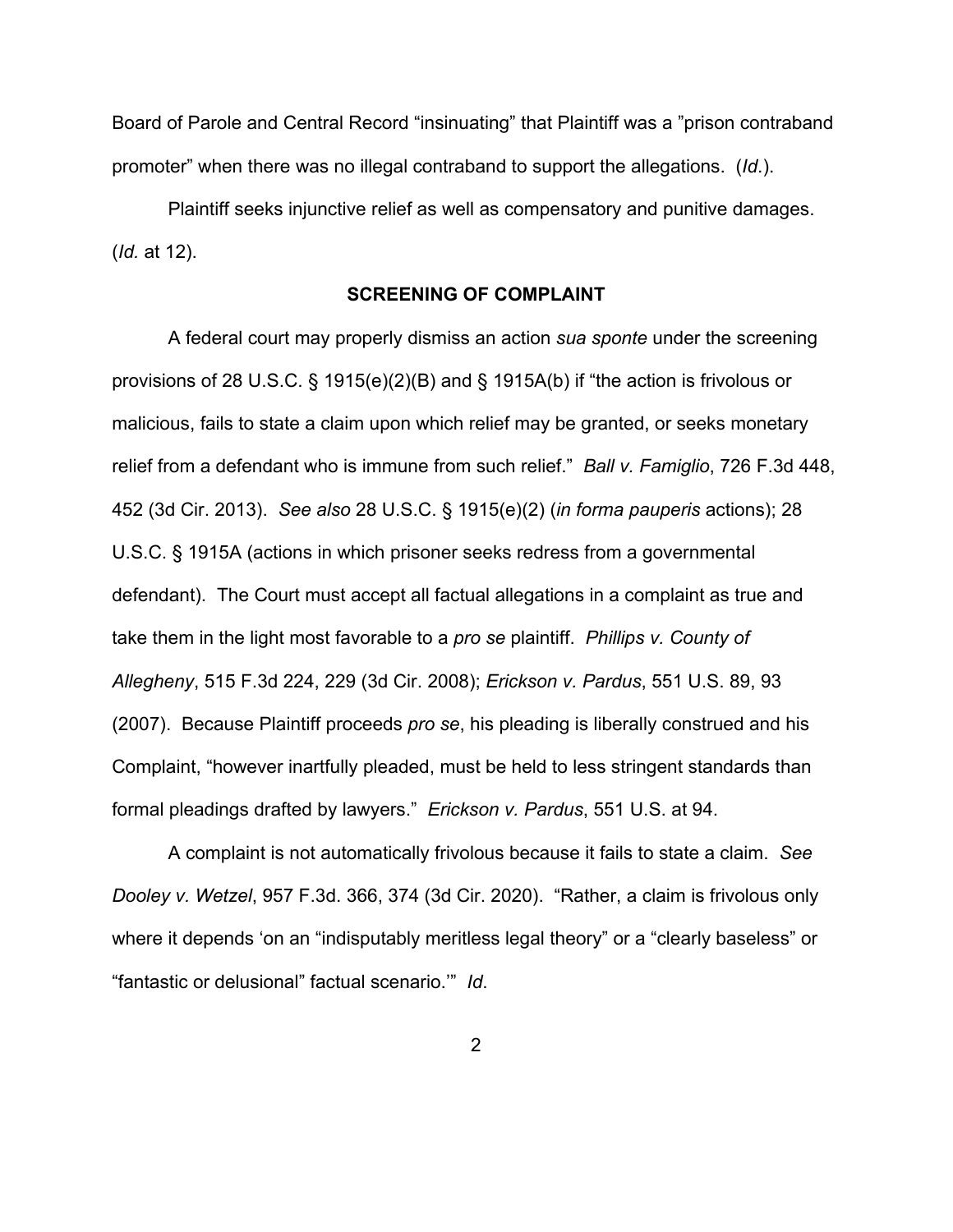The legal standard for dismissing a complaint for failure to state a claim pursuant to § 1915(e)(2)(B)(ii) and § 1915A(b)(1) is identical to the legal standard used when ruling on Rule 12(b)(6) motions. *Tourscher v. McCullough*, 184 F.3d 236, 240 (3d Cir. 1999). However, before dismissing a complaint or claims for failure to state a claim upon which relief may be granted pursuant to the screening provisions of 28 U.S.C. §§1915 and 1915A, the Court must grant Plaintiff leave to amend his complaint unless amendment would be inequitable or futile. *See Grayson v. Mayview State Hosp.*, 293 F.3d 103, 114 (3d Cir. 2002).

A well-pleaded complaint must contain more than mere labels and conclusions. *See Ashcroft v. Iqbal*, 556 U.S. 662 (2009); *Bell Atl. Corp. v. Twombly*, 550 U.S. 544 (2007). A plaintiff must plead facts sufficient to show that a claim has substantive plausibility. *See Johnson v. City of Shelby*, 574 U.S.10 (2014). A complaint may not dismissed, however, for imperfect statements of the legal theory supporting the claim asserted. *See id*. at 11.

A court reviewing the sufficiency of a complaint must take three steps: (1) take note of the elements the plaintiff must plead to state a claim; (2) identify allegations that, because they are no more than conclusions, are not entitled to the assumption of truth; and (3) when there are well-pleaded factual allegations, assume their veracity and then determine whether they plausibly give rise to an entitlement to relief. *Connelly v. Lane Constr. Corp*., 809 F.3d 780, 787 (3d Cir. 2016). Elements are sufficiently alleged when the facts in the complaint "show" that the plaintiff is entitled to relief. *Iqbal*, 556 U.S. at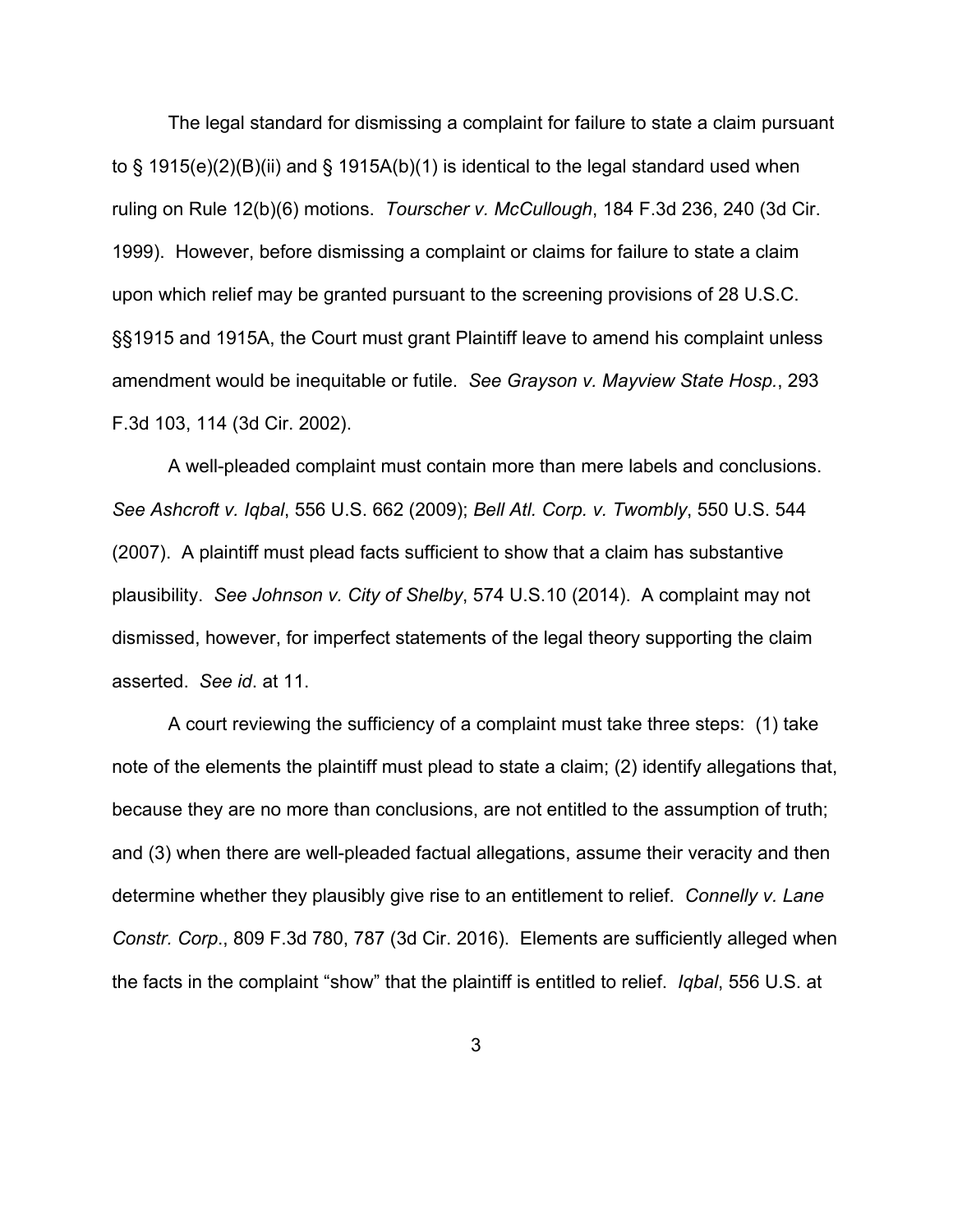679 (quoting Fed. R. Civ. P. 8(a)(2)). Deciding whether a claim is plausible will be a "context-specific task that requires the reviewing court to draw on its judicial experience and common sense." *Id.*

#### **DISCUSSION**

In the prison litigation history section of the Complaint, Plaintiff refers to a case he filed in state court, C.A. No. K21C-05-020. (D.I. 2 at 13). That complaint raised claims pursuant to 42 U.S.C. § 1983 and named as defendants May, Heishman, DeJesus, and Parker. The Court takes judicial notice that the case, *Benson, v. May*, C.A. No. K2[1](#page-4-0)C-05-020 (Del. Super.) at BL-1<sup>1</sup>, filed May 21, 2021, alleges the same facts as the instant case regarding promoting prison contraband, a disciplinary hearing, finding of guilt, and no physical evidence to support the finding, all in violation of the First, Fifth, Eighth, and Fourteenth Amendments to the United States Constitution, and the Delaware Constitution.[2](#page-4-1) *Id.* Plaintiff sought injunctive relief and compensatory damages*. Id.* On June 14, 2021, the matter was dismissed as factually and legally frivolous. *Id.* at BL-9. The Superior Court of the State of Delaware in and for Kent County also found that it plainly appeared form the face of the pleading that Plaintiff was not entitled to relief*. Id.* Plaintiff did not appeal. Instead, he filed the instant case on September 22, 2021. (D.I. 1).

<span id="page-4-0"></span> $1$  The Court has access to the Superior Court docket via Bloomberg Law. "BL" is how Bloomberg Law refers to docket entries.

<span id="page-4-1"></span> $2$  The pleading is titled as a complaint and sought relief pursuant to 42 U.S.C. § 1983. *Id.* at BL-1. The dismissal order referred to the matter as a petition for writ of mandamus. *Id*. at BL-9.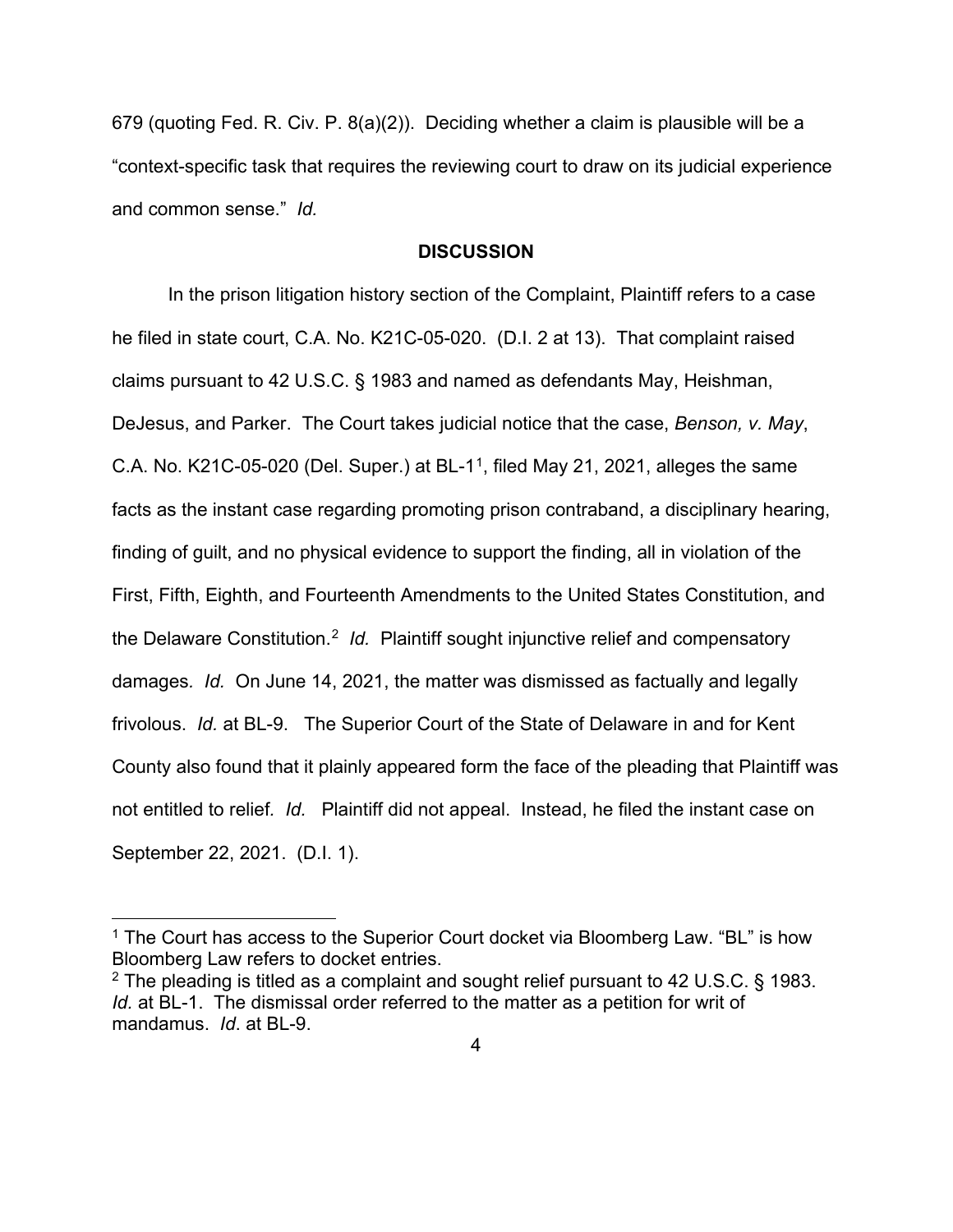This Court may dismiss, *sua sponte*, claims barred by res judicata, now referred to as claim preclusion*. See King v. East Lampeter Twp*., 69 F. App'x 94 (3d Cir. 2003). Claim preclusion bars a party from initiating a second suit against the same adversary based on the same cause of action as the first suit. *See In re Continental Airlines, Inc*., 279 F.3d 226, 232 (3d Cir. 2002); *McLaughlin v. Board of Trustees of Nat'l Elevator Indus. Health Benefit Plan*, 686 F. App'x 118, 121 (3d Cir. 2017).

As just discussed, on May 21, 2021, Plaintiff filed a civil action in the Superior Court against the same defendants, raising the same or similar claims to those raised in the instant Complaint including violations of the Fifth, Eight, and Fourteenth Amendments to the United States Constitution pursuant to 42 U.S.C. § 1983. *See Benson, v. May*, C.A. No. K21C-05-020 (Del. Super. Ct.).

The doctrine of res judicata 'protects litigants from the burden of relitigating an identical issue with the same party or his privy and promotes judicial economy by preventing needless litigation.'" *Lewis v. Smith*, 361 F. App'x 421, 423 (3d Cir. 2010). Three elements are required: (1) a final judgment on the merits in a prior suit involving (2) the same parties or their privies, and (3) a subsequent suit based on the same cause of action. *In re Mullarkey*, 536 F.3d 215, 225 (3d Cir. 2008). Res judicata "bars not only claims that were brought in a previous action, but also claims that could have been brought." *Duhaney v. Attorney Gen*., 621 F.3d 340, 347 (3d Cir. 2010) (cleaned up).

5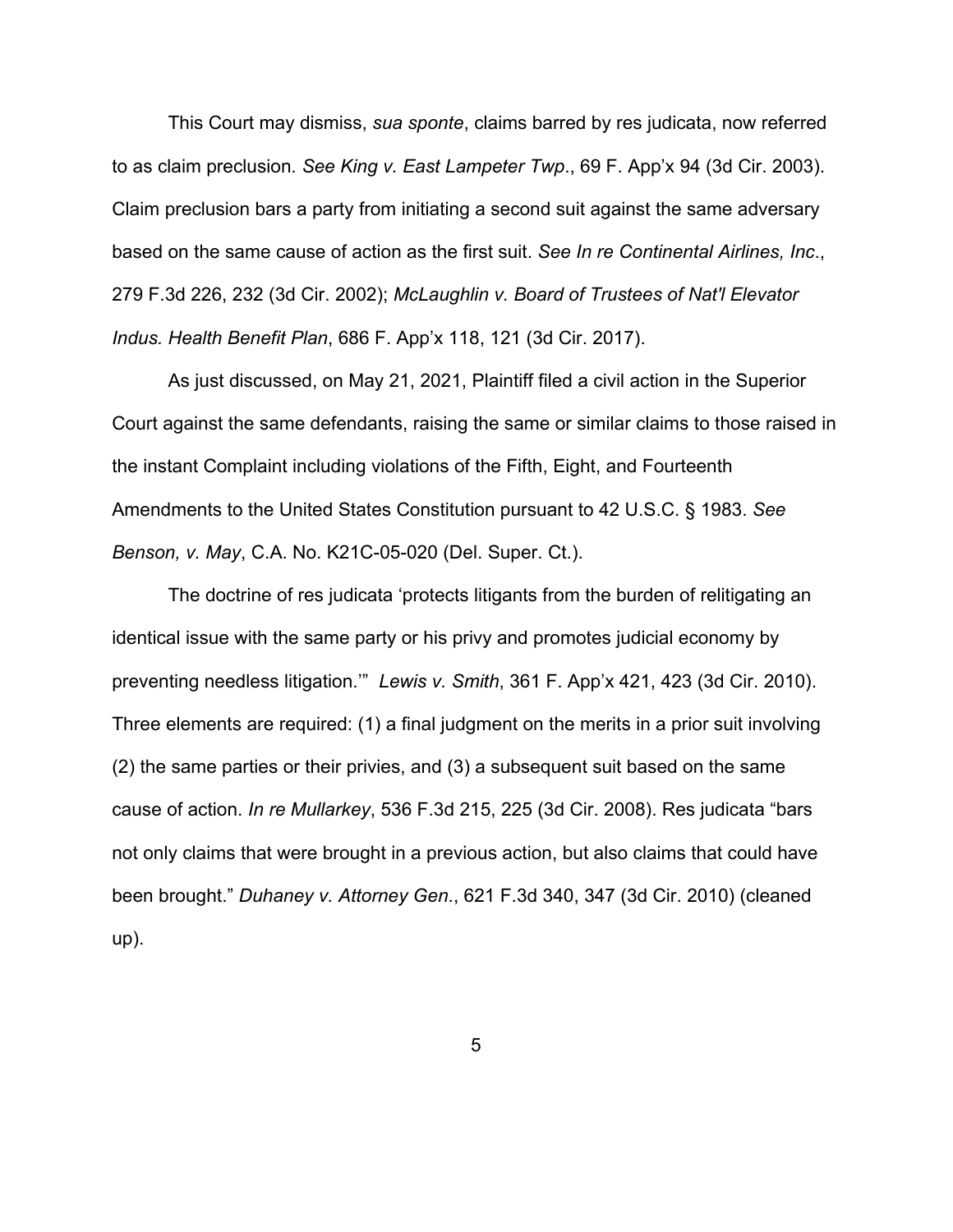The elements are met. First, the State action against was dismissed as factually and legally frivolous. $^3\,$  Dismissal for failure to state a claim is a final judgment on the merits for res judicata purposes. *See Federated Dep't Stores, Inc. v. Moitie*, 452 U.S. 394, 399 n.3 (1981); *Kulick v. Pocono Downs Racing Ass'n, Inc*., 816 F.2d 895, 898 n.6 (3d Cir. 1987). Second, Plaintiff and Defendants all were parties in the State case. Finally, this action is based upon the same cause of action as in the Superior Court case filed by Plaintiff,.

The conditions for claim preclusion are satisfied and, hence, Plaintiff's Complaint will be dismissed.

#### **CONCLUSION**

For the above reasons, the Court will dismiss the Complaint as frivolous pursuant to 28 U.S.C. § 1915(e)(2)(B)(i) and § 1915A(b)(1). Amendment is futile.

An appropriate Order will be entered.

<span id="page-6-0"></span><sup>&</sup>lt;sup>3</sup> If Plaintiff disagreed, his remedy was to file an appeal, not to refile the same case in federal court.